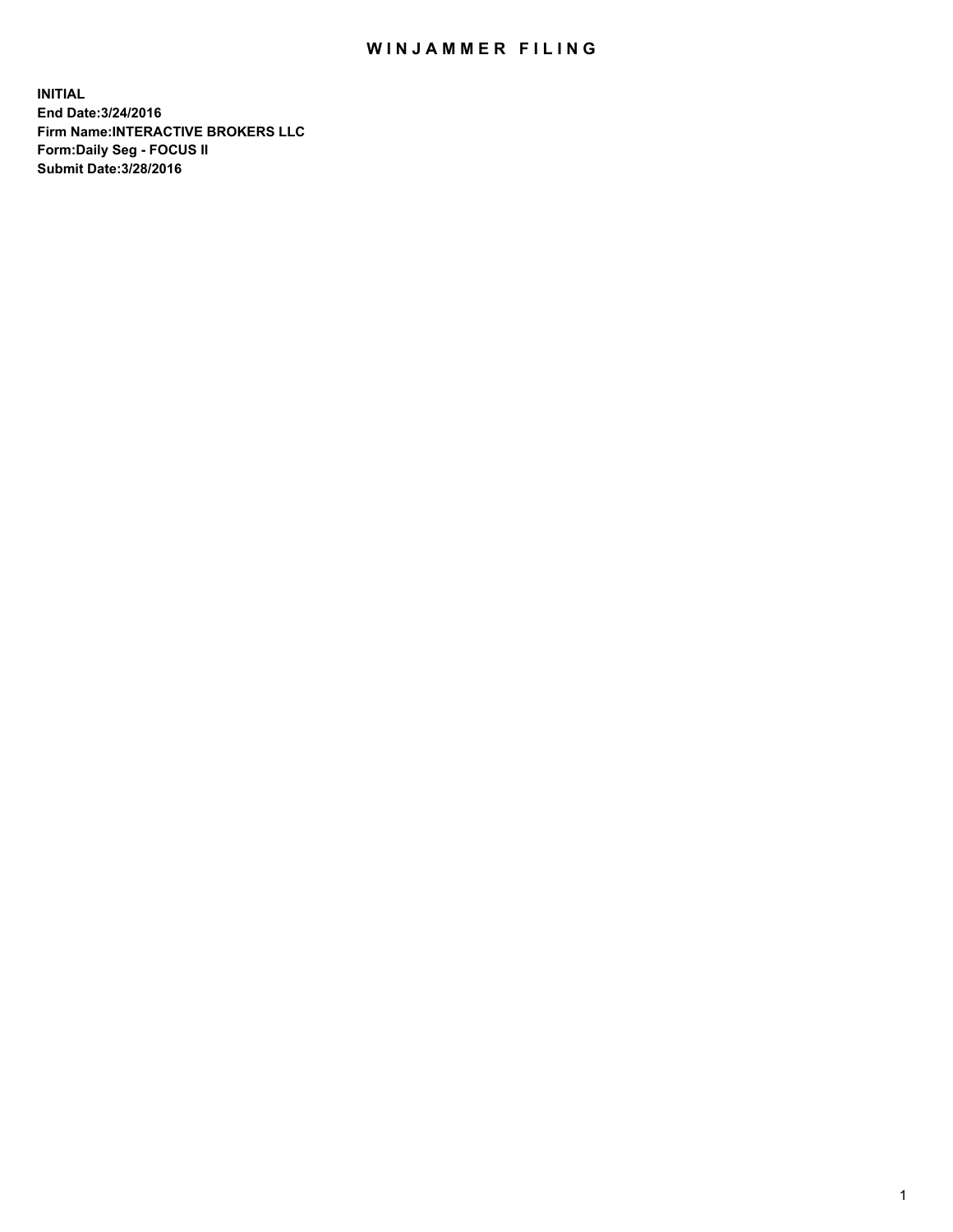## **INITIAL End Date:3/24/2016 Firm Name:INTERACTIVE BROKERS LLC Form:Daily Seg - FOCUS II Submit Date:3/28/2016 Daily Segregation - Cover Page**

| Name of Company<br><b>Contact Name</b><br><b>Contact Phone Number</b><br><b>Contact Email Address</b>                                                                                                                                                                                                                          | <b>INTERACTIVE BROKERS LLC</b><br><b>Alex Parker</b><br>203-618-7738<br>aparker@interactivebrokers.com |
|--------------------------------------------------------------------------------------------------------------------------------------------------------------------------------------------------------------------------------------------------------------------------------------------------------------------------------|--------------------------------------------------------------------------------------------------------|
| FCM's Customer Segregated Funds Residual Interest Target (choose one):<br>a. Minimum dollar amount: ; or<br>b. Minimum percentage of customer segregated funds required:%; or<br>c. Dollar amount range between: and; or<br>d. Percentage range of customer segregated funds required between:% and%.                          | <u>0</u><br>155,000,000 245,000,000<br><u>00</u>                                                       |
| FCM's Customer Secured Amount Funds Residual Interest Target (choose one):<br>a. Minimum dollar amount: ; or<br>b. Minimum percentage of customer secured funds required:%; or<br>c. Dollar amount range between: and; or<br>d. Percentage range of customer secured funds required between:% and%.                            | <u>0</u><br>80,000,000 120,000,000<br><u>00</u>                                                        |
| FCM's Cleared Swaps Customer Collateral Residual Interest Target (choose one):<br>a. Minimum dollar amount: ; or<br>b. Minimum percentage of cleared swaps customer collateral required:% ; or<br>c. Dollar amount range between: and; or<br>d. Percentage range of cleared swaps customer collateral required between:% and%. | <u>0</u><br>0 <sub>0</sub><br>0 <sub>0</sub>                                                           |

Attach supporting documents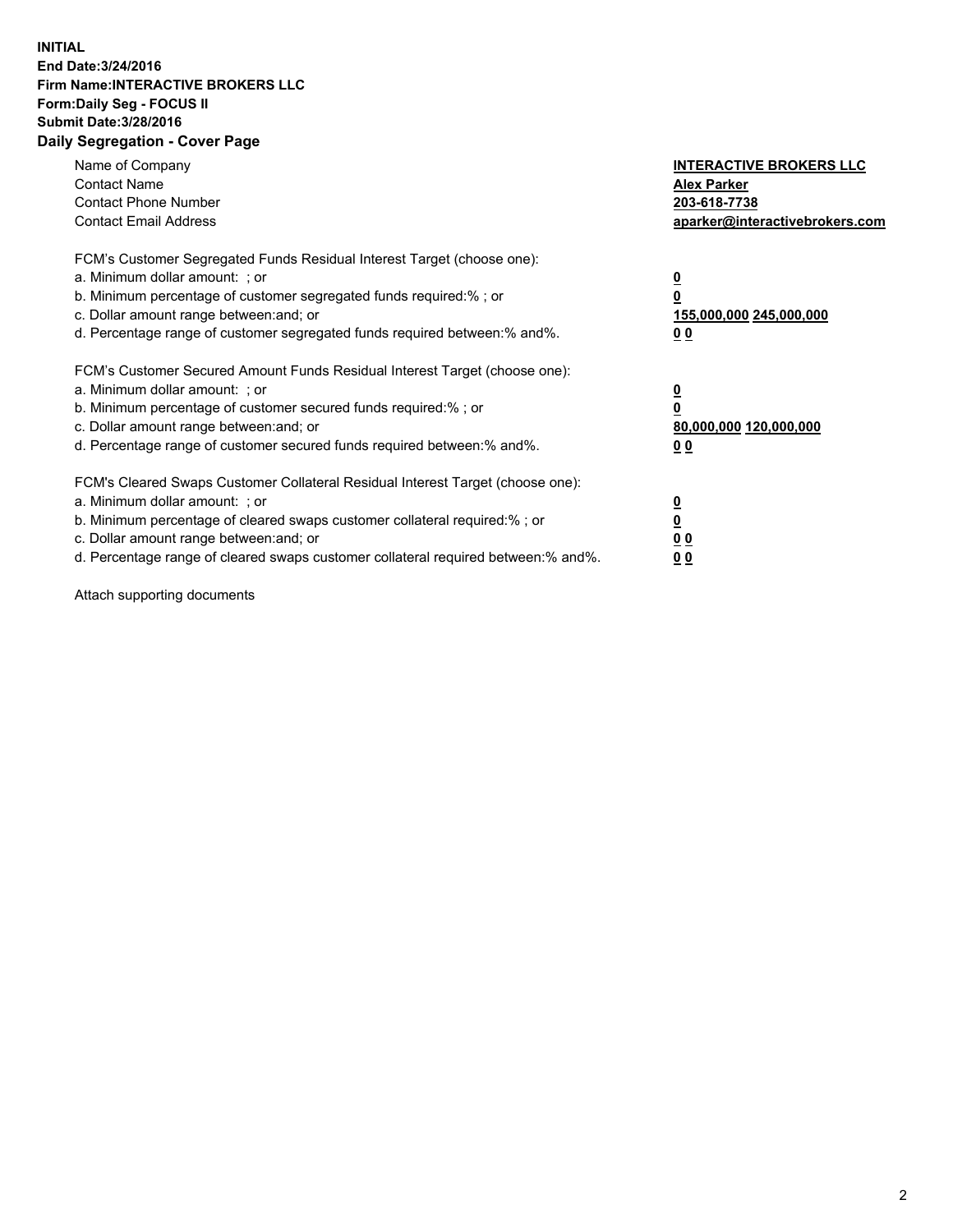## **INITIAL End Date:3/24/2016 Firm Name:INTERACTIVE BROKERS LLC Form:Daily Seg - FOCUS II Submit Date:3/28/2016 Daily Segregation - Secured Amounts**

|     | Daily Ocglegation - Occuled Amounts                                                                        |                                  |
|-----|------------------------------------------------------------------------------------------------------------|----------------------------------|
|     | Foreign Futures and Foreign Options Secured Amounts                                                        |                                  |
|     | Amount required to be set aside pursuant to law, rule or regulation of a foreign                           | $0$ [7305]                       |
|     | government or a rule of a self-regulatory organization authorized thereunder                               |                                  |
| 1.  | Net ledger balance - Foreign Futures and Foreign Option Trading - All Customers                            |                                  |
|     | A. Cash                                                                                                    | 290,946,623 [7315]               |
|     | B. Securities (at market)                                                                                  | $0$ [7317]                       |
| 2.  | Net unrealized profit (loss) in open futures contracts traded on a foreign board of trade                  | -10,179,636 [7325]               |
| 3.  | Exchange traded options                                                                                    |                                  |
|     | a. Market value of open option contracts purchased on a foreign board of trade                             | 44,426 [7335]                    |
|     | b. Market value of open contracts granted (sold) on a foreign board of trade                               | -93,599 [7337]                   |
| 4.  | Net equity (deficit) (add lines 1. 2. and 3.)                                                              | 280,717,814 [7345]               |
| 5.  | Account liquidating to a deficit and account with a debit balances - gross amount                          | 117,220 [7351]                   |
|     | Less: amount offset by customer owned securities                                                           | 0 [7352] 117,220 [7354]          |
| 6.  | Amount required to be set aside as the secured amount - Net Liquidating Equity                             | 280,835,034 [7355]               |
|     | Method (add lines 4 and 5)                                                                                 |                                  |
| 7.  | Greater of amount required to be set aside pursuant to foreign jurisdiction (above) or line                | 280,835,034 [7360]               |
|     | 6.                                                                                                         |                                  |
|     | FUNDS DEPOSITED IN SEPARATE REGULATION 30.7 ACCOUNTS                                                       |                                  |
| 1.  | Cash in banks                                                                                              |                                  |
|     | A. Banks located in the United States                                                                      | $0$ [7500]                       |
|     | B. Other banks qualified under Regulation 30.7                                                             | 0 [7520] 0 [7530]                |
| 2.  | Securities                                                                                                 |                                  |
|     | A. In safekeeping with banks located in the United States                                                  | 353,108,390 [7540]               |
|     | B. In safekeeping with other banks qualified under Regulation 30.7                                         | 0 [7560] 353,108,390 [7570]      |
| 3.  | Equities with registered futures commission merchants                                                      |                                  |
|     | A. Cash                                                                                                    | $0$ [7580]                       |
|     | <b>B.</b> Securities                                                                                       | $0$ [7590]                       |
|     | C. Unrealized gain (loss) on open futures contracts                                                        | $0$ [7600]                       |
|     | D. Value of long option contracts                                                                          | $0$ [7610]                       |
|     | E. Value of short option contracts                                                                         | 0 [7615] 0 [7620]                |
| 4.  | Amounts held by clearing organizations of foreign boards of trade                                          |                                  |
|     | A. Cash                                                                                                    | $0$ [7640]                       |
|     | <b>B.</b> Securities                                                                                       | $0$ [7650]                       |
|     | C. Amount due to (from) clearing organization - daily variation                                            | $0$ [7660]                       |
|     | D. Value of long option contracts                                                                          | $0$ [7670]                       |
|     | E. Value of short option contracts                                                                         | 0 [7675] 0 [7680]                |
| 5.  | Amounts held by members of foreign boards of trade                                                         |                                  |
|     | A. Cash                                                                                                    | 63,232,238 [7700]                |
|     | <b>B.</b> Securities                                                                                       | $0$ [7710]                       |
|     | C. Unrealized gain (loss) on open futures contracts                                                        | -7,183,284 [7720]                |
|     | D. Value of long option contracts                                                                          | 44,426 [7730]                    |
|     | E. Value of short option contracts                                                                         | -93,599 [7735] 55,999,781 [7740] |
| 6.  | Amounts with other depositories designated by a foreign board of trade                                     | 0 [7760]                         |
| 7.  | Segregated funds on hand                                                                                   | $0$ [7765]                       |
| 8.  | Total funds in separate section 30.7 accounts                                                              | 409,108,171 [7770]               |
| 9.  | Excess (deficiency) Set Aside for Secured Amount (subtract line 7 Secured Statement<br>Page 1 from Line 8) | 128,273,137 [7380]               |
| 10. | Management Target Amount for Excess funds in separate section 30.7 accounts                                | 80,000,000 [7780]                |
| 11. | Excess (deficiency) funds in separate 30.7 accounts over (under) Management Target                         | 48,273,137 [7785]                |
|     |                                                                                                            |                                  |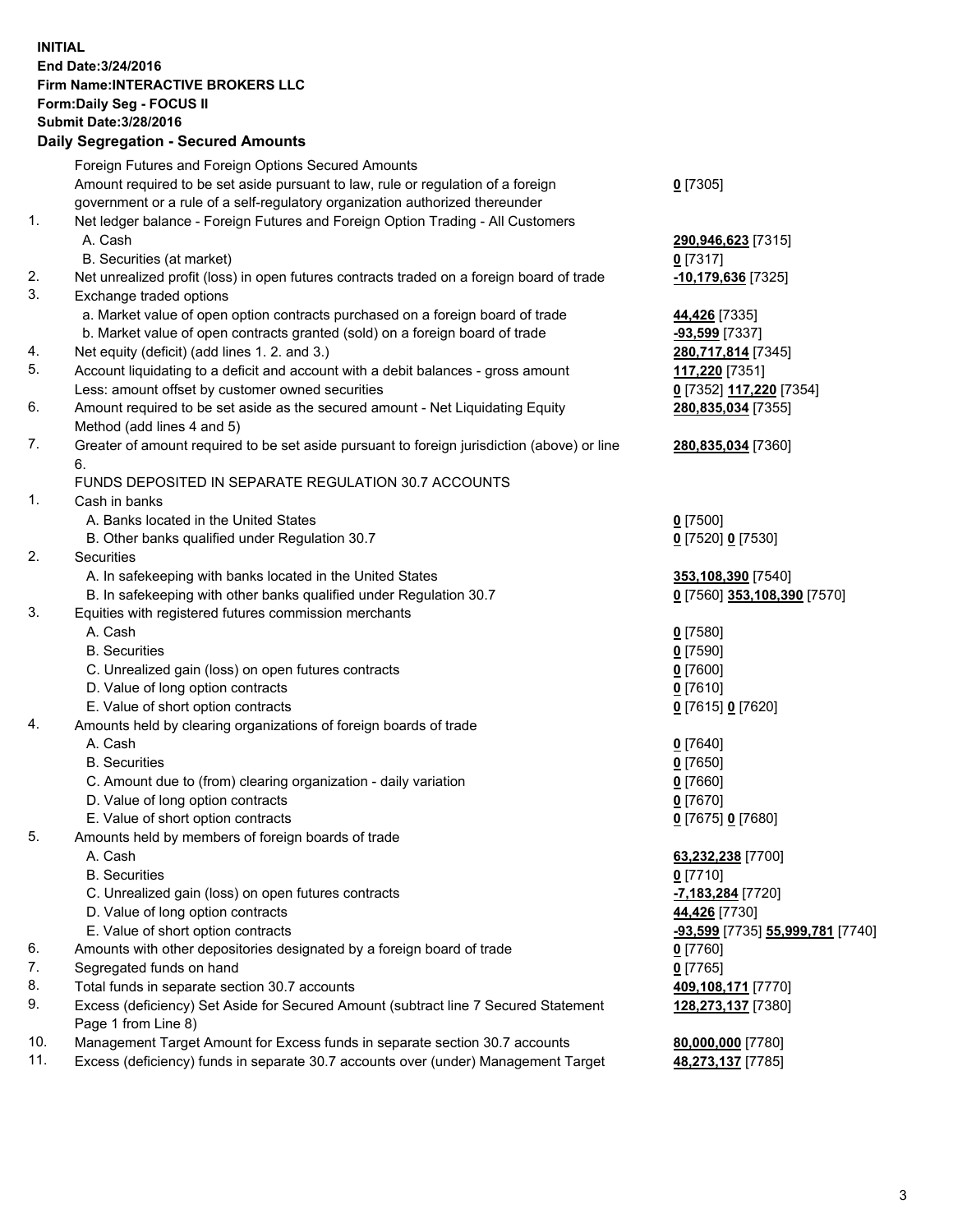**INITIAL End Date:3/24/2016 Firm Name:INTERACTIVE BROKERS LLC Form:Daily Seg - FOCUS II Submit Date:3/28/2016 Daily Segregation - Segregation Statement** SEGREGATION REQUIREMENTS(Section 4d(2) of the CEAct) 1. Net ledger balance A. Cash **2,676,016,935** [7010] B. Securities (at market) **0** [7020] 2. Net unrealized profit (loss) in open futures contracts traded on a contract market **-40,949,705** [7030] 3. Exchange traded options A. Add market value of open option contracts purchased on a contract market **113,824,537** [7032] B. Deduct market value of open option contracts granted (sold) on a contract market **-174,149,250** [7033] 4. Net equity (deficit) (add lines 1, 2 and 3) **2,574,742,517** [7040] 5. Accounts liquidating to a deficit and accounts with debit balances - gross amount **79,724** [7045] Less: amount offset by customer securities **0** [7047] **79,724** [7050] 6. Amount required to be segregated (add lines 4 and 5) **2,574,822,241** [7060] FUNDS IN SEGREGATED ACCOUNTS 7. Deposited in segregated funds bank accounts A. Cash **187,974,973** [7070] B. Securities representing investments of customers' funds (at market) **1,573,451,258** [7080] C. Securities held for particular customers or option customers in lieu of cash (at market) **0** [7090] 8. Margins on deposit with derivatives clearing organizations of contract markets A. Cash **93,783,956** [7100] B. Securities representing investments of customers' funds (at market) **1,017,636,077** [7110] C. Securities held for particular customers or option customers in lieu of cash (at market) **0** [7120] 9. Net settlement from (to) derivatives clearing organizations of contract markets **-12,060,032** [7130] 10. Exchange traded options A. Value of open long option contracts **113,785,816** [7132] B. Value of open short option contracts **-174,110,111** [7133] 11. Net equities with other FCMs A. Net liquidating equity **0** [7140] B. Securities representing investments of customers' funds (at market) **0** [7160] C. Securities held for particular customers or option customers in lieu of cash (at market) **0** [7170] 12. Segregated funds on hand **0** [7150] 13. Total amount in segregation (add lines 7 through 12) **2,800,461,937** [7180] 14. Excess (deficiency) funds in segregation (subtract line 6 from line 13) **225,639,696** [7190] 15. Management Target Amount for Excess funds in segregation **155,000,000** [7194] **70,639,696** [7198]

16. Excess (deficiency) funds in segregation over (under) Management Target Amount Excess